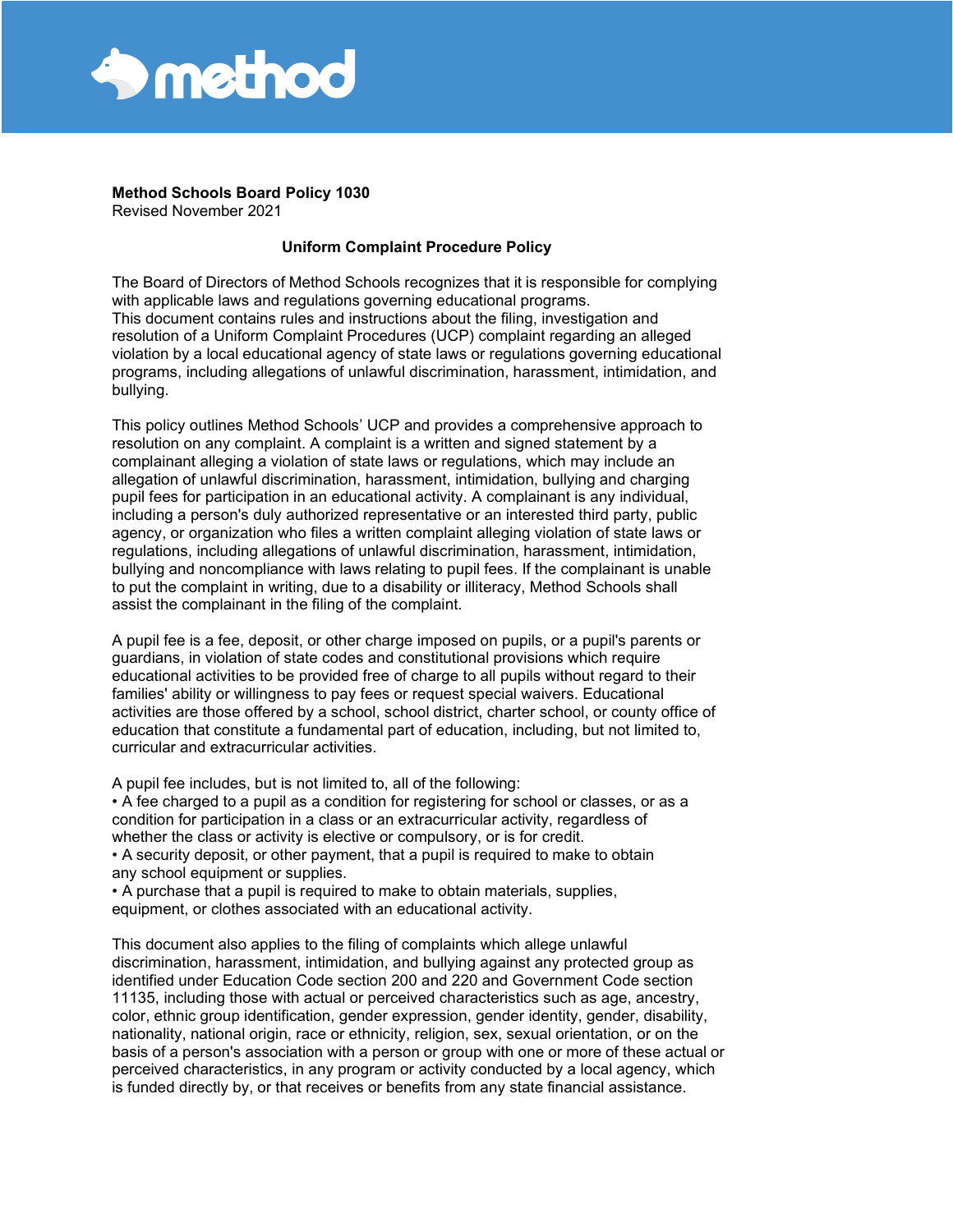The following complaints shall be referred to other agencies for appropriate resolution and are not subject to our UCP process set forth in this document unless these procedures are made applicable by separate interagency agreements:

1. Allegations of child abuse shall be referred to County Dept. of Social Services (DSS), Protective Services Division or appropriate law enforcement 2. Health and safety complaints regarding a Child Development Program shall be referred to Dept. of Social Services for licensed facilities, and to the appropriate Child Development regional administrator for licensing-exempt facilities 3. Employment discrimination complaints shall be sent to the State Dept. of Fair

Employment and Housing

4. Allegations of fraud shall be referred to the Legal, Audits and Compliance Branch in the California Department of Education.

#### **The responsibilities of Method Schools**

Method Schools has the primary responsibility to ensure compliance with applicable state laws and regulations. We shall investigate complaints alleging failure to comply with applicable state laws and regulations and/or alleging discrimination, harassment, intimidation, bullying and charging pupil fees for participation in an educational activity and seek to resolve those complaints in accordance with our UCP procedures. In regards to complaints of noncompliance with laws relating to pupil fees, if Method Schools finds merit in a complaint a remedy will be provided to all affected pupils, parents and guardians, that, where applicable, will include reasonable efforts by Method Schools to ensure full reimbursement to all affected pupils, parents and guardians. Our UCP policies shall ensure that complainants are protected from retaliation and that the identity of a complainant alleging discrimination, harassment, intimidation, and bullying remain confidential as appropriate.

The person responsible for receiving and investigating complaints and ensuring our compliance with state laws and regulations is:

Method Schools ATTN: Jessica Spallino, CEO (jessica@methodschools.org) 24620 Jefferson Ave Murrieta, CA 92562

We ensure that the person above, who is responsible for compliance and/or investigations, is knowledgeable about the laws/programs that he/she is assigned to investigate. Complaints of noncompliance with laws relating to pupil fees are filed with a principal of a school.

We shall annually notify in writing our pupils, employees, parents or guardians of our pupils, the district advisory committee, school advisory committees, appropriate private school officials or representatives, and other interested parties of our UCP process regarding an alleged violation by a local agency or state law or regulations governing educational programs, including allegations of unlawful discrimination, harassment, intimidation, bullying and noncompliance with laws relating to pupil fees. The UCP Annual Notice will be disseminated to all of the six required groups each year and will include information on how to appeal to the CDE. An appeal is a request made in writing to a level higher than the original reviewing level by an aggrieved party requesting reconsideration or a reinvestigation of the lower adjudicating body's decision. Our UCP Annual Notice shall also advise the recipient of any civil law remedies that may be available under state discrimination, harassment, intimidation, and bullying laws, if applicable, and of the appeal pursuant to Education Code section 262.3. Our UCP Annual Notice shall be in English and in the primary language, pursuant to section 48985 of the Education Code, or mode of communication of the recipient of the notice.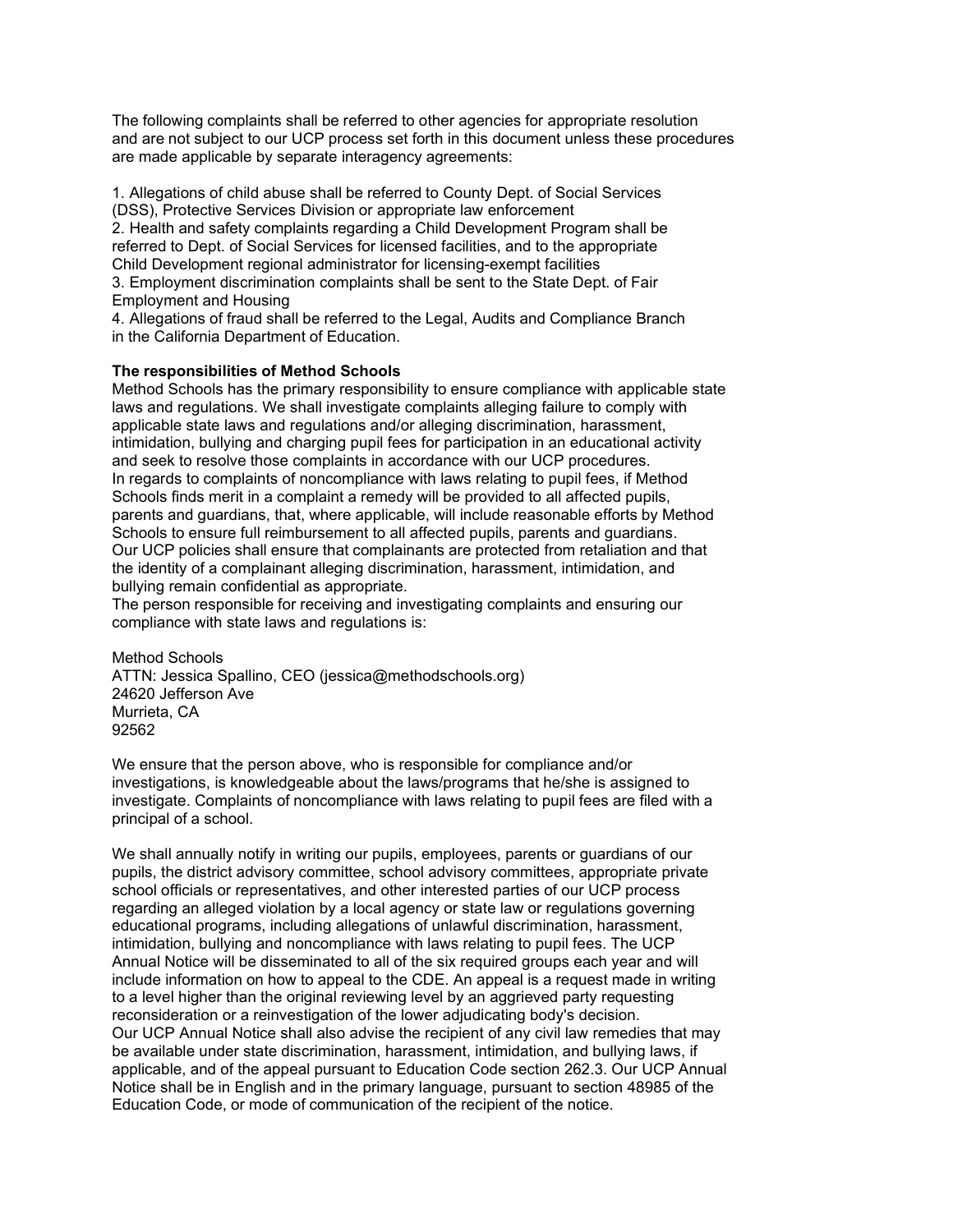A copy of this UCP complaint policies and procedures document shall be available free of charge.

### **Filing a complaint with Method Schools**

the integrity of the process.

Emergency or urgent facilities conditions that pose a threat to the health or safety of pupils or staff, and teacher vacancies or misassignments, and complaints that allege discrimination, harassment, intimidation, and bullying, any individual, public agency or organization may file a written complaint with our district superintendent or his or her designee alleging a matter which, if true, would constitute a violation by our LEA of - or state law or regulation governing a program. A complaint of noncompliance with laws relating to pupil fees may be filed with the principal of a school under the Uniform Complaint Procedures and may be filed anonymously if the complaint provides evidence or information leading to evidence to support an allegation of noncompliance with laws relating to pupil fees.

An investigation of alleged unlawful discrimination, harassment, intimidation, and bullying shall be initiated by filing a complaint no later than six months from the date the alleged discrimination, harassment, intimidation, or bullying occurred, or the date the complainant first obtained knowledge of the facts of the alleged discrimination, harassment, intimidation, and bullying. The time for filing may be extended in writing by our district superintendent or his or her designee, upon written request by the complainant setting forth the reasons for the extension. The period for filing may be extended by our superintendent or his or her designee for good cause for a period not to exceed 90 calendar days following the expiration of the six-month time period. Our superintendent shall respond immediately upon a receipt of a request for extension.

The complaint shall be filed by one who alleges that he or she has personally suffered unlawful discrimination, harassment, intimidation, and bullying or by one who believes an individual or any specific class of individuals has been subjected to discrimination, harassment, intimidation, and bullying prohibited by this part. An investigation of a discrimination, harassment, intimidation, and bullying complaint shall be conducted in a manner that protects confidentiality of the parties and maintains

In the case that a complaint is filed against the CEO, the compliance officer for that case shall be the President of the Board of Directors

Within 60 calendar days from the date of the receipt of the complaint, we shall conduct and complete an investigation of the complaint in accordance with our UCP policies and procedures and prepare a written Decision; also known as a final report. This time period may be extended by written agreement of the complainant.

The investigation shall include an opportunity for the complainant, or the complainant's representative, or both, to present the complaint(s) and evidence or information leading to evidence to support the allegations of non-compliance with state laws and/or regulations. Refusal by the complainant to provide the investigator with documents or other evidence related to the allegations in the complaint, or to otherwise fail or refuse to cooperate in the investigation or engage in any other obstruction of the investigation, may result in the dismissal of the complaint because of a lack of evidence to support the allegations.

Refusal by Method Schools to provide the investigator with access to records and/or other information related to the allegation in the complaint, or to otherwise fail or refuse to cooperate in the investigation or engage in any other obstruction of the investigation, may result in a finding based on evidence collected that a violation has occurred and may result in the imposition of a remedy in favor of the complainant.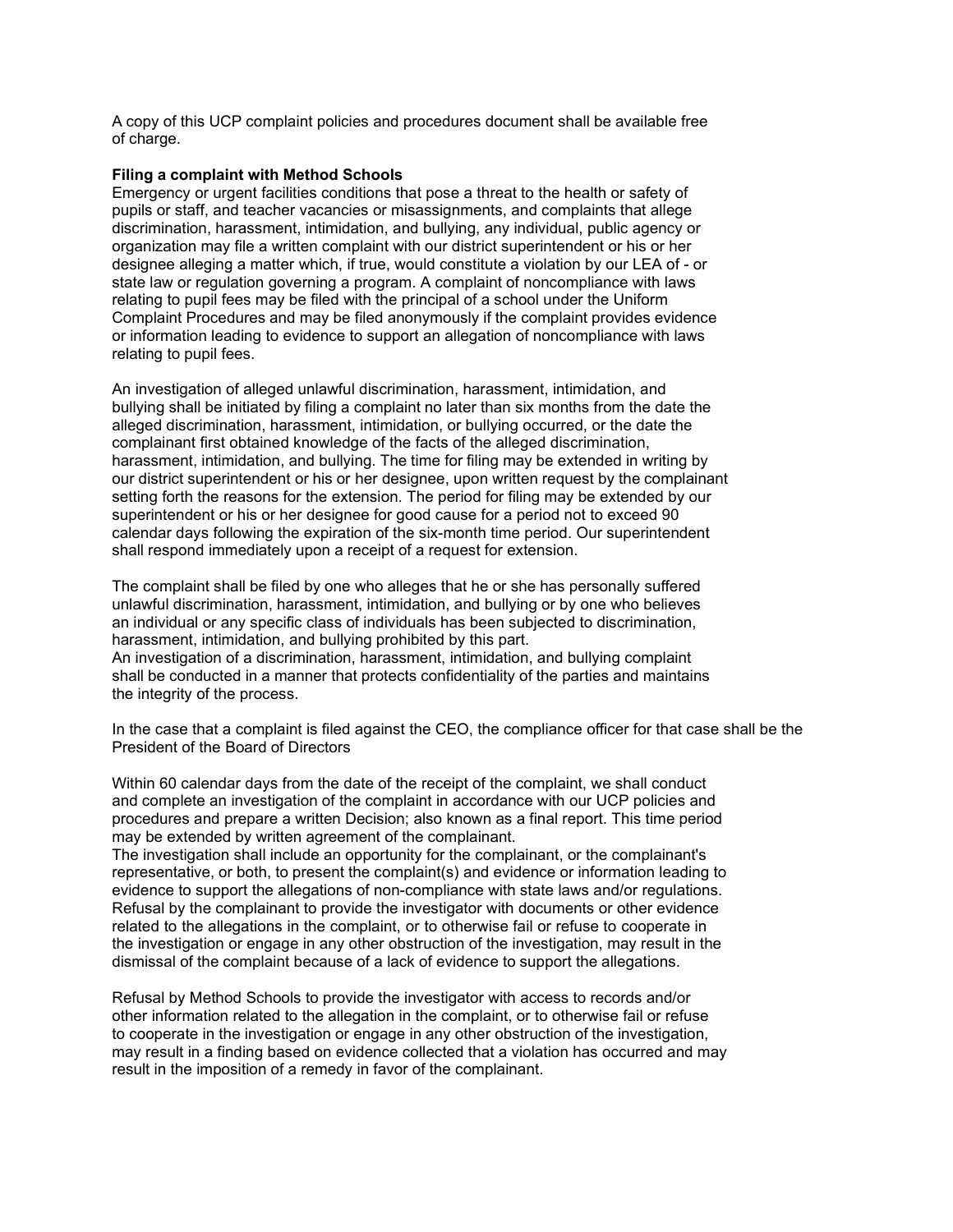We shall issue a Decision based on the evidence. The Decision shall be in writing and sent to the complainant within 60 calendar days from receipt of the complaint by the localeducational agency. The Decision should contain:

- (i) the findings of fact based on the evidence gathered,
- (ii) conclusion of law,<br>(iii) disposition of the
- disposition of the complaint,
- (iv) the rationale for such disposition,
- (v) corrective actions, if any are warranted,
- (vi) notice of the complainant's right to appeal our LEA Decision to
- the CDE, and (vii)procedures to be followed for initiating an appeal to the CDE.

(vii) For unlawful discrimination, harassment, intimidation or bullying complaints arising under federal lawsuch complaint may be made at any time to the U.S. Department of Education, Office for Civil Rights

# **Appealing to the Board of Directors**

If a complainant is dissatisfied with the administrative designee's decision he/she may, within five days, file his/her complaint in writing with the 60-day time limit within which the complaint must be answered. The Board may decide not to hear the complaint, in which case the decision of the compliance officer shall be the Charter's final written decision. If the Board hears the complaint, the compliance officer shall send the Board's decision to the complainant within 60 calendar days of the Charter's initially receiving the complaint or within an extended time period that has been specified in a written agreement with the complainant.

Nothing in this document shall prohibit anyone involved in the complaint from utilizing alternative methods to resolve the allegations, such as mediation. Nor are we prohibitedfrom resolving complaints prior to the formal filing of a written complaint. Mediation is a problem solving activity whereby a third party assists the parties to the dispute in resolving the complaint.

Method Schools reserves the right to modify locations for receipt of forms as necessary.

Board Approval Date: 11/16/2021